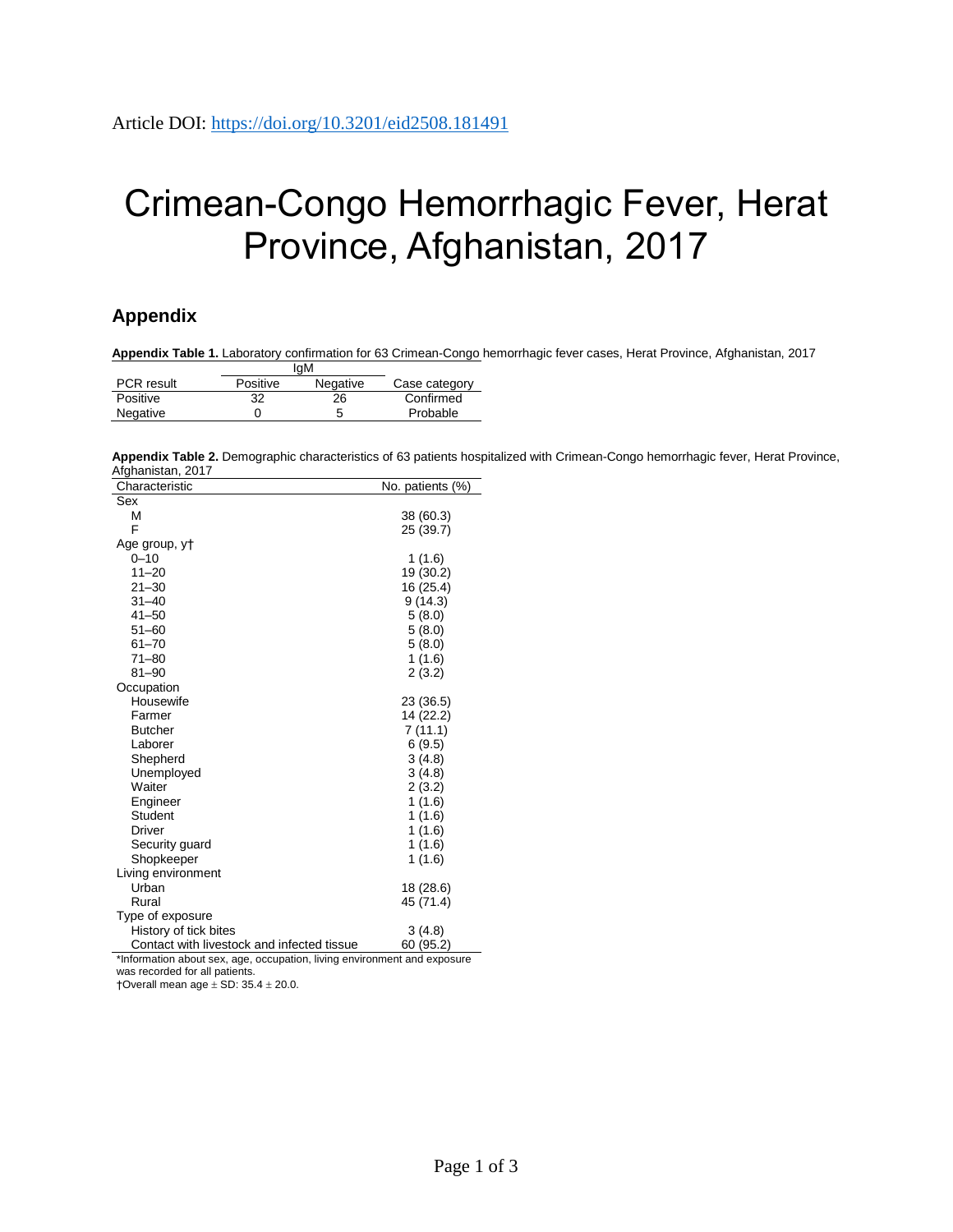

**Appendix Figure 1.** Location of Herat province (dark shading) in the west of Afghanistan (light shading) and surrounding countries.